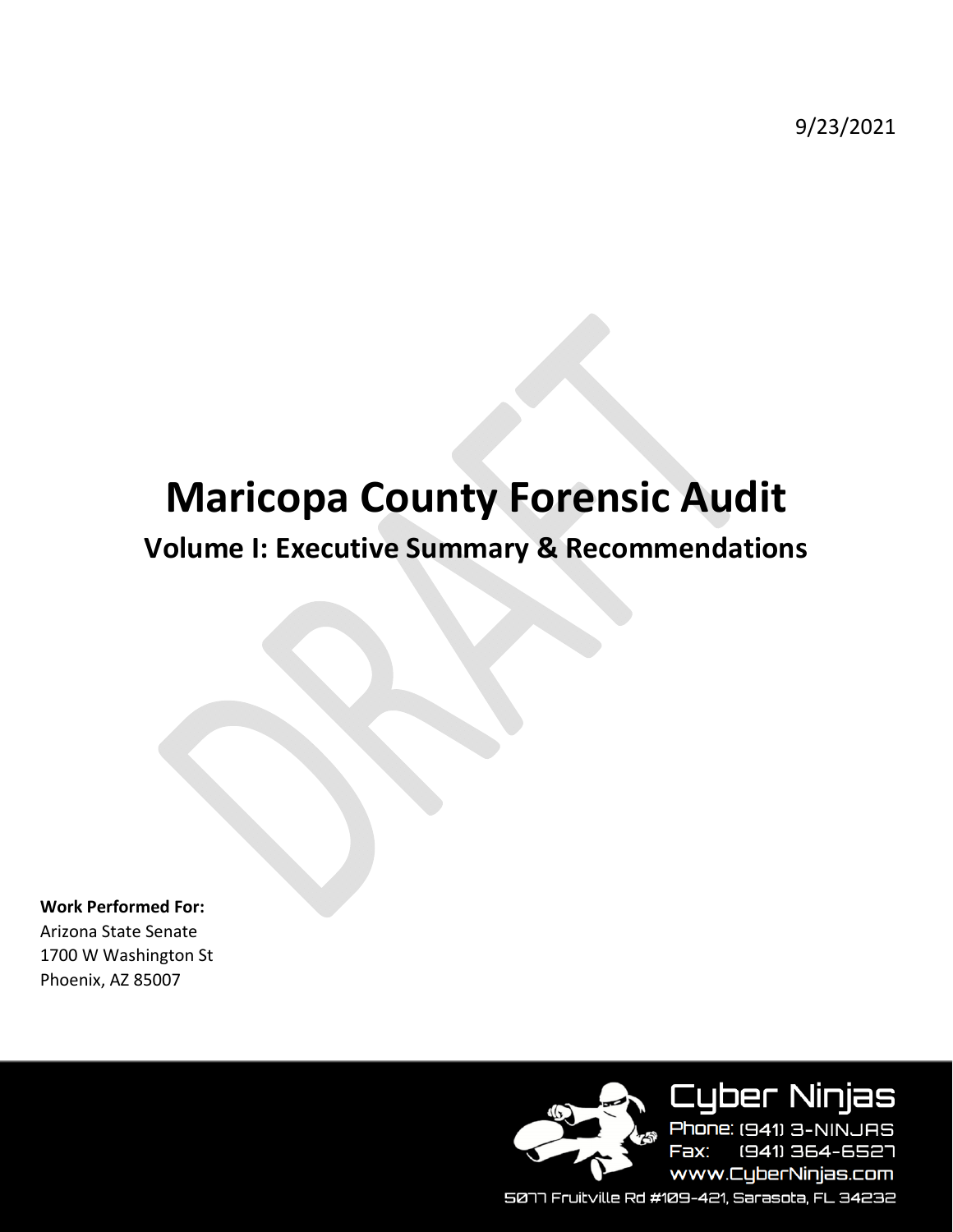# 1 DOCUMENT OVERVIEW

This document includes the Executive Summary of the Maricopa County Forensic Audit, a listing of findings within the Findings Summary, as well as Recommendations based on our work in the audit.

For more details about the Methodology & Operations of the audit, please see "Maricopa County Forensic Audit – Volume II – Methodology and Operations".

For more details about the Findings of the report, or to review the results from the hand-tallying of the 2.1 Million ballots, please see "Maricopa County Forensic Audit – Volume III – Result Details".

# 2 EXECUTIVE SUMMARY

The preamble to our Constitution reminds us that our nation is always pursuing greater perfection, seeking to establish "… a more perfect Union" so that we can "...secure the Blessings of Liberty to ourselves and our Posterity". Nothing is more essential in establishing liberty than free and fair elections. To that end, Cyber Ninjas was engaged by the Arizona Senate to audit the 2020 General Election and determine in what areas legislative reform may enhance our current process so that our elections may continue to get better, becoming "more perfect". In doing so, it was our goal to restore faith in American elections by either proving the results valid or identifying areas where legislation could resolve any identified issues.

This audit has been the most comprehensive and complex election audit ever conducted. It involved the hand counting of 2.1 million ballots, a forensic paper inspection of all ballots, a forensic review of the voting machines, and an in‐depth analysis of the voter rolls and the 2020 General Election final files.

What has been found is both encouraging and alarming. On the positive side there were no substantial differences between the hand count of the ballots provided and the official canvass results for the County. This is an important finding because of concerns ahead of the audit.

However, while it is encouraging for voters, it does not allay all of the concerns:

- None of the various systems related to elections had numbers that would balance and agree with each other. In some cases, these differences were significant.
- There appears to be many ballots cast from individuals who had moved prior to the election.
- Files were missing from the Election Management System (EMS) Server.
- Ballot images on the EMS were corrupt or missing.
- Logs appeared to be intentionally rolled over, and all the data in the database related to the 2020 General Election had been fully cleared.
- On the ballot side, batches were not always clearly delineated, duplicated ballots were missing the required serial numbers, originals were duplicated more than once, and the Auditors were never provided Chain-of-Custody documentation for the ballots for the time‐period prior to the ballot's movement into the Auditors' care. This all increased the complexity and difficulty in properly auditing the results; and added ambiguity into the final conclusions.

Had Maricopa County chosen to cooperate with the audit, the majority of these obstacles would have easily been overcome. By the County withholding subpoena items, their unwillingness to answer questions as is normal between auditor and auditee, and in some cases actively interfering with audit research, the County prevented a complete audit.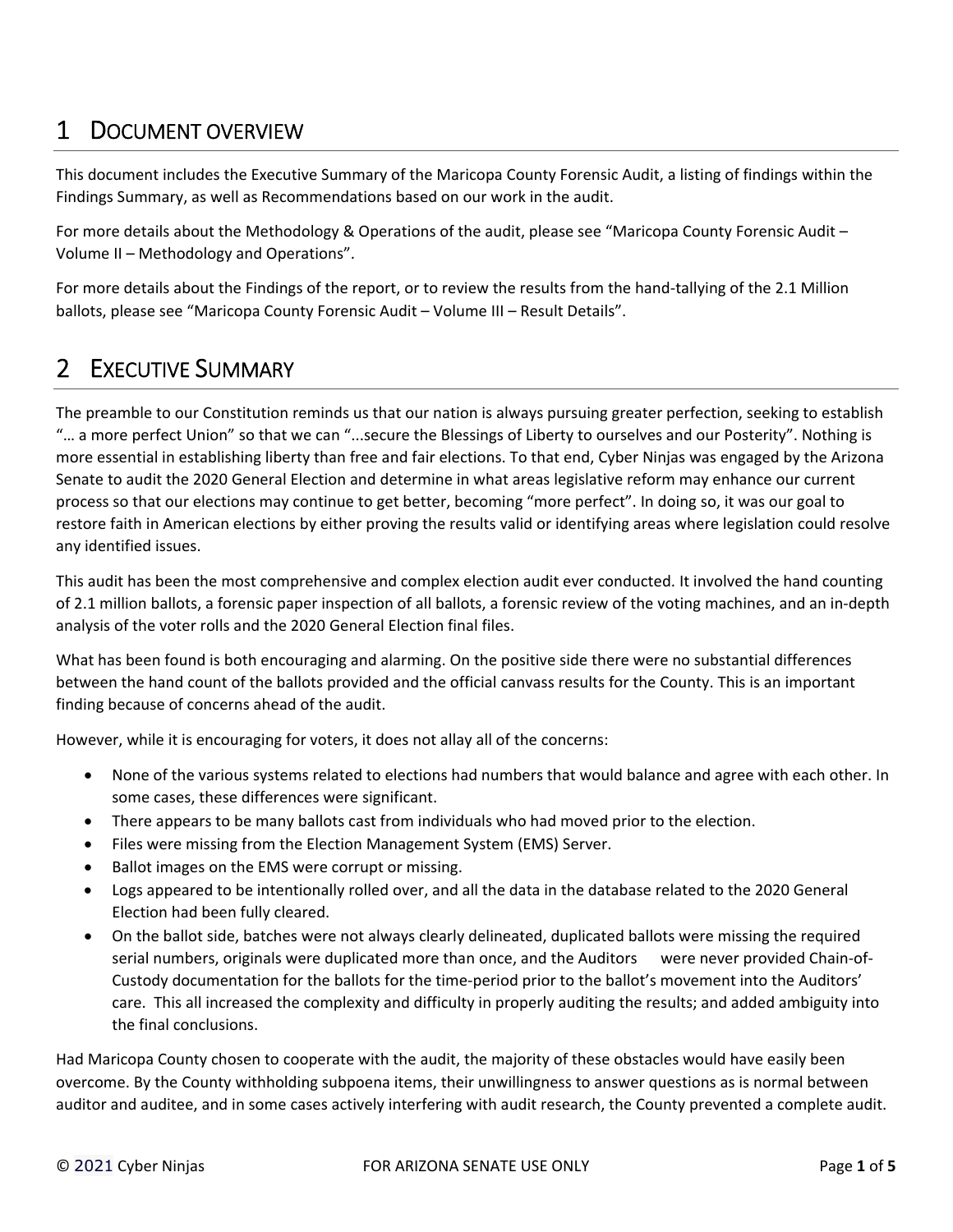This did not stop the primary goal of offering recommendations for legislative reform to the Arizona Senate, but it did leave many questions open as to the way and manner that the 2020 General Election was conducted. As a result, while many areas of concern were specifically identified, our full audit results validating the 2020 General Election are necessarily inconclusive.

Furthermore, there are sufficient discrepancies among the different systems that, in conjunction with some of our findings, suggest that the delta between the Presidential candidates is very close to the potential margin-of-error for the election. It is recommended that legislative reform be passed that tightens up the election process to provide additional certainty to elections going forward and that several specific findings of our audit be further reviewed by the Arizona Attorney General for a possible investigation.

# 3 FINDING SUMMARY

The following is a list of findings covered within the report. Details on all these findings as well as the results of the hand‐ tallying can be found in the document "Maricopa County Forensic Audit – Volume III – Results Details".

NOTE: Ballots Impacted is intended to give a gauge on the potential impact for the finding. While it is based on the number of ballots impacted by the finding, it is not generally expected that any single finding would completely favor a candidate. In many cases there could be legitimate and legal votes within the Ballots Impact amount. For more details, please see the write‐up for the finding within Volume III.

|                                                           | <b>Phase</b>             | <b>Ballots</b> | <b>Severity</b> |
|-----------------------------------------------------------|--------------------------|----------------|-----------------|
| <b>Finding Name</b>                                       |                          | Impacted       |                 |
| Mail-in Ballots Voted from Prior Address                  | <b>Voter History</b>     | 23,344         | Critical        |
| Potential Voters that Voted in Multiple Counties          | <b>Voter History</b>     | 10,342         | Critical        |
| More Ballots Returned by Voter Than Received              | <b>Certified Results</b> | 9,041          | High            |
| Election Management System Database Purged                | <b>Voting Machine</b>    | N/A            | High            |
| <b>Election Files Deleted</b>                             | <b>Voting Machine</b>    | N/A            | High            |
| <b>Corrupt Ballot Images</b>                              | <b>Voting Machine</b>    | N/A            | High            |
| Official Results Does Not Match Who Voted                 | <b>Certified Results</b> | 3,432          | Medium          |
| More Duplicates Than Original Ballots                     | <b>Ballot</b>            | 2,592          | Medium          |
| In-Person Voters Who Had Moved out of Maricopa County     | <b>Certified Results</b> | 2,382          | Medium          |
| Voters Moved Out-of-State During 29-Day Period Proceeding | <b>Voter History</b>     | 2,081          | Medium          |
| Election                                                  |                          |                |                 |
| <b>Missing Ballot Images</b>                              | <b>Voting Machine</b>    | N/A            | Medium          |
| Failure to Follow Basic Cyber Security Practices          | <b>Voting Machine</b>    | N/A            | Medium          |
| Subpoenaed Equipment Not Provided                         | <b>Voting Machine</b>    | N/A            | Medium          |
| Anonymous Logins                                          | <b>Voting Machine</b>    | N/A            | Medium          |
| Dual Boot System Discovered                               | <b>Voting Machine</b>    | N/A            | Medium          |
| <b>EMS Operating System Logs Not Preserved</b>            | <b>Voting Machine</b>    | N/A            | Medium          |
| Votes Counted in Excess of Voters Who Voted               | Certified results        | 836            | Low             |
| Voters not part of the Official Precinct Register         | <b>Voter History</b>     | 618            | Low             |
| Ballots Returned Not in the Final Voted File              | <b>Certified Results</b> | 527            | Low             |
| Duplicated Ballots Incorrect & Missing Serial Numbers     | <b>Ballot</b>            | 500            | Low             |
| Mail-In Ballot Received without Record of Being Sent      | <b>Certified Results</b> | 397            | Low             |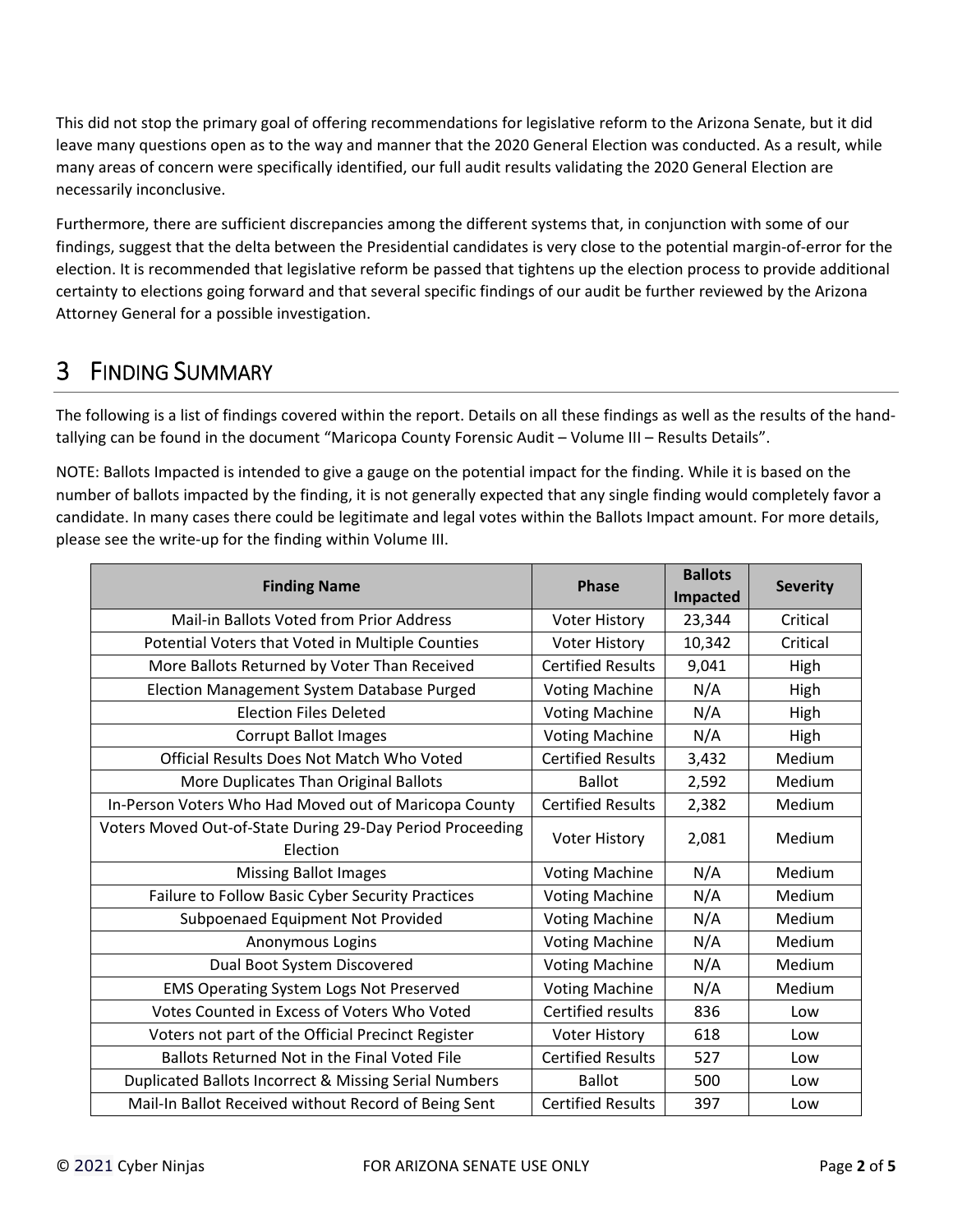| Voters With Incomplete Names                    | <b>Voter History</b>     | 393 | Low           |
|-------------------------------------------------|--------------------------|-----|---------------|
| <b>Deceased Voters</b>                          | <b>Voter History</b>     | 282 | Low           |
| Audit UOCAVA Count Does Not Match the EAC Count | <b>Ballots</b>           | 226 | Low           |
| Late Registered Voters with Counted Votes       | <b>Voter History</b>     | 198 | Low           |
| Date of Registration Changes to Earlier Date    | <b>Voter History</b>     | 194 | Low           |
| Duplicate Voter IDs                             | <b>Voter History</b>     | 186 | Low           |
| Multiple Voters Linked by AFFSEQ                | <b>Voter History</b>     | 101 | Low           |
| Double Scanned & Counted Ballots                | <b>Ballot</b>            | 50  | Low           |
| <b>UOCAVA Electronic Ballots Double Counted</b> | <b>Ballot</b>            | 6   | Low           |
| <b>Duplicate Ballots Reuse Serial Numbers</b>   | <b>Ballot</b>            | 6   | Low           |
| <b>EMS Operating System Logs Not Preserved</b>  | Voter History            | N/A | Low           |
| <b>Election Data Found from Other States</b>    | <b>Voter History</b>     | N/A | Low           |
| Audit Interference                              | <b>Ballot</b>            | N/A | Informational |
| <b>Batch Discrepancies</b>                      | <b>Ballot</b>            | N/A | Informational |
| <b>Commingled Damaged and Original Ballots</b>  | <b>Ballot</b>            | N/A | Informational |
| Early Votes Not Accounted for In EV33           | <b>Certified Results</b> | N/A | Informational |
| High Bleed-Through Rates on Ballots             | <b>Ballot</b>            | N/A | Informational |
| Improper Paper Utilized                         | <b>Ballot</b>            | N/A | Informational |
| Inaccurate Identification of UOCAVA Ballots     | <b>Ballot</b>            | N/A | Informational |
| Missing Subpoena Items                          | <b>Ballot</b>            | N/A | Informational |
| No Record of Voters in Commercial Database      | <b>Voter History</b>     | N/A | Informational |
| <b>Out of Calibration Ballot Printers</b>       | <b>Ballot</b>            | N/A | Informational |
| <b>Real-Time Provisional Ballots</b>            | <b>Voter History</b>     | N/A | Informational |
| Voter Registration System Audit Access          | <b>Voter History</b>     | N/A | Informational |
| <b>Questionable Ballots</b>                     | <b>Ballot</b>            | N/A | Informational |

# 4 RECOMMENDATIONS

The following sections outline the key recommendations that were determined over the course of this audit.

## 4.1 Result Reconciliation

Legislation should be considered that does not allow an election to be certified until the Official Canvas and the Final Voted File is fully reconciled. Furthermore, full records for every ballot sent, ballot received, ballot rejected, and ballot voided should have to be fully reconciled within a defined period after the election.

## 4.2 Voter Registration

Legislation should be considered that requires voter rolls to be entered in an individual's full legal name, and creates penalties for Counties that enter rolls in any other format.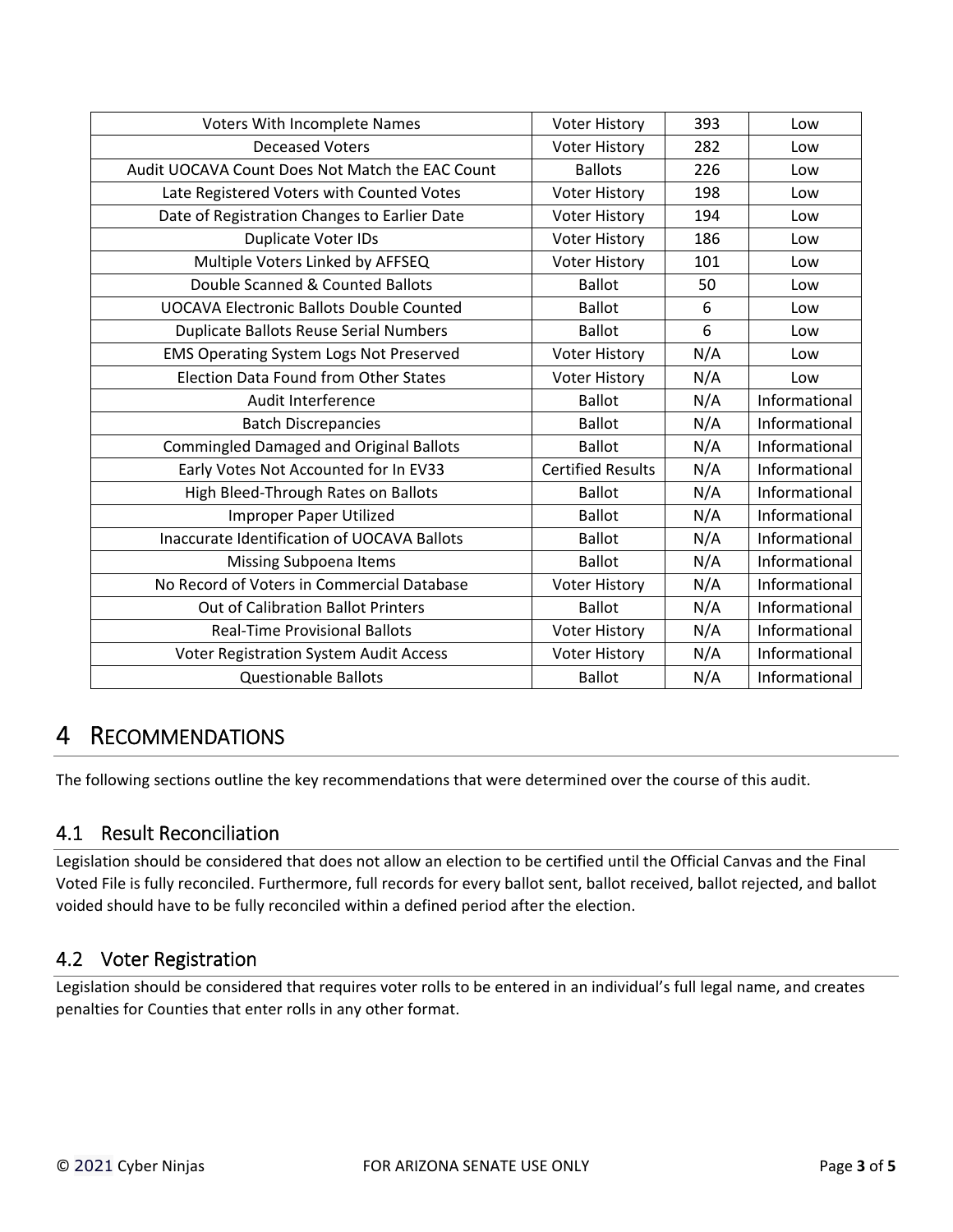## 4.3 Voter Rolls

Legislation should be considered that links voter roll registration to changes in driver's licenses or other state identification, as well as requiring the current voter rolls be validated against the United States Postal Service (USPS) National Change of Address (NCOA) at a predefined period prior to every election. Any voter roll software should validate that there is only one entry in the state database per identification number, such as a driver's license number.

Laws already exist for interstate reporting of changes in residence, addresses, and driver's licenses. Tying voter roll registration to these forms of identification would greatly increase the likelihood that voter registration details would be kept up to date. Individuals are much more likely to remember their license needs to be updated immediately than voter registration, and since most states now offer the ability to register to vote when getting a license, license updates could also update voter rolls.

It is recommended that the voter rolls be validated against the NCOA both 30 days or more prior to the election, in addition to a week before mail‐in ballots are sent out. This check would not be utilized to purge the rolls, but to validate that a mail‐in ballot should be sent prior to that ballot going out. The legislature may also want to consider whether a change of address should suspend Permanent Early Voting List (PEVL) enrollment.

In addition, legislation should be considered to require the voter rolls to periodically be compared against ERIC, the Social Security's Master Death List, or other commercially available tools that gives access to this information. Failure to do this at least once a year should come with financial penalties to the County.

## 4.4 Election Software

Legislation should be considered that would require applications developed and utilized for voter rolls or voting to be developed to rigorous standards that ensure the confidentiality and integrity of the systems. Specifically, its recommended that the Open Web Application Security Project (OWASP) Application Security Verification Standard (ASVS) Level 3 be applied to all applications associated with voter rolls or voting and that it be required that this be fully validation no less than once every two years. Part of this testing should be explicitly testing an programming interface access to validate that no external party has the capability to manipulate the voter rolls.

Furthermore, it should be required that whoever builds the software be required to rotate vendors doing the OWASP ASVS Level 3 assessment a minimum of once every four years, with a rotation of no less than three vendors before returning back to a vendor utilized in the past.

The vendor who performs this work must be willing to attest that their assessment fully covered the ASVS Level 3 requirements that there are no critical or high vulnerabilities detected, and that there is a remediation plan for any moderate risk vulnerabilities.

#### 4.5 Voting Machines

Legislation should be considered that would prohibit connecting tabulators, or the Election Management System Servers or similar equipment from being connected to the internet or any other mechanism that could allow remote access to these systems.

Furthermore, County employees should have access to all administrative functions of all election equipment and have sufficient access to independently validate any configuration items on the device without requiring the involvement of any 3<sup>rd</sup> party vendor.